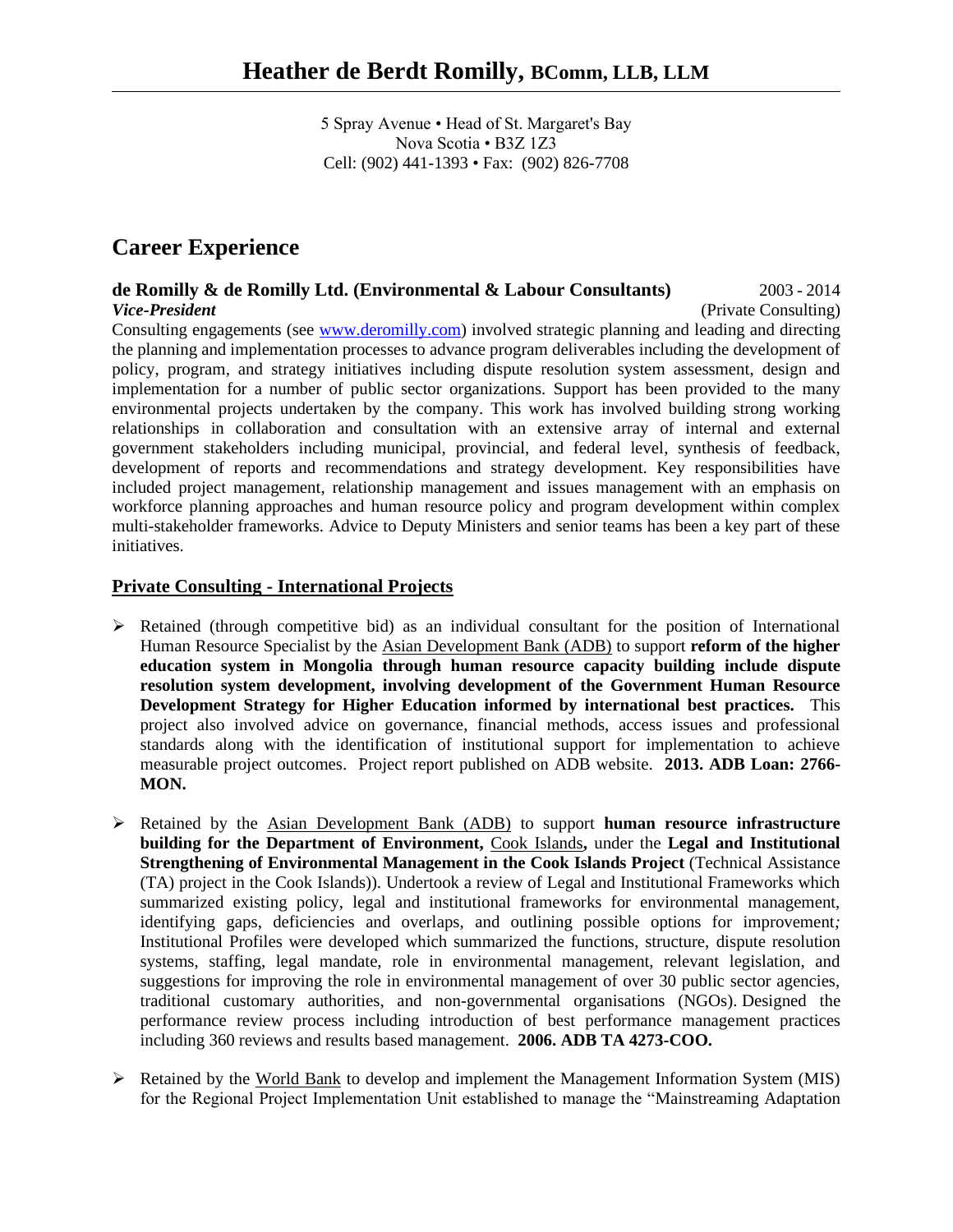to Climate Change" (MACC) Project in the Caribbean region, and provide training to Caribbean Community (CARICOM) Secretariat personnel on World Bank project management, financial management and project reporting procedures. Through subcontract to de Romilly Ltd. undertook stakeholder analysis to determine human resource requirements including dispute resolution systems to assist with establishment of the Caribbean Community Climate Change Centre (CCCCC). Reviewed CCCCC's mission and purpose, determined organizational structure, staffing numbers, skills mix, culture, work processes and guidelines. Recommended how to ensure CCCCC's operational effectiveness; identified unique roles in the new organization structure and prepared detailed job descriptions and recommended performance evaluation metrics to support principle based processes. The CCCCC has been successfully established and is now viewed as an international centre of excellence. March 2002 – March 2003.

## **Private Consulting - Canadian Projects**

- ➢ *Project Management, Change Management, Dispute Resolution, Strategic Planning* **–** Halifax Regional Municipality (HRM), providing project & change management and strategic planning consultation services including extensive stakeholder consultation and conflict management over an eight month period to organize and co-ordinate the implementation of a major report (in response to the municipal Auditor General's Report), containing over eighty-eight (88) recommendations, to enable the Legal Services Department to accomplish organizational goals within a tight timeframe. This project required management of a broad range of organization-wide research and policy initiatives that were at a high level of complexity and sensitivity. Building quality processes and improvements were a key part of the project mandate. Stakeholder consultations were undertaken with internal stakeholders in addition to all senior management teams of HRM to identify emerging issues through environmental scanning and to engage stakeholders in broad, continuing and constructive dialogue (which was a key measurable outcome established for the process). **2012.**
- ➢ *Strategic Planning, Organizational Design, Dispute Resolution, Change Management*  Service Nova Scotia & Municipal Relations, Program Management and Corporate Services Division, in support of the ongoing reorganization of *Service Nova Scotia & Municipal Relations*; involved extensive consultation with internal senior level stakeholders and provision of advice to the Executive Director of PMCS and preparation of briefing notes for the Deputy Minister; guiding the development of a number of key strategies pertaining to consumer protection**. 2012**.
- ➢ *Facilitation, Policy Support* Nova Scotia Business Inc., delivered and facilitated information sessions to support implementation of the revised Code of Conduct to all managers and employees; **2012**.
- ➢ *Facilitation* Facilitator, 2nd Annual Arts and Culture Research Day, Department of Communities, Culture and Heritage, overseeing and conducting the external consultation process with 45 members of the arts and culture sector to identify the priority needs of the sector in relation to stakeholders' goals and to discuss the current state of reporting and research by the Department in support of the Department's stronger focus on fostering vibrant and healthy communities and as a strategic partner with sector stakeholders; **2011**; Report published in "Department of Communities, Culture & Heritage, 2<sup>nd</sup> Annual Arts and Culture Research Day Final Report", 2012.
- ➢ *Organizational Design*, Retained by the Corporate HR Management Renewal Office, Public Service Commission working with the Deputy Ministers' Human Resources (DMHR) Committee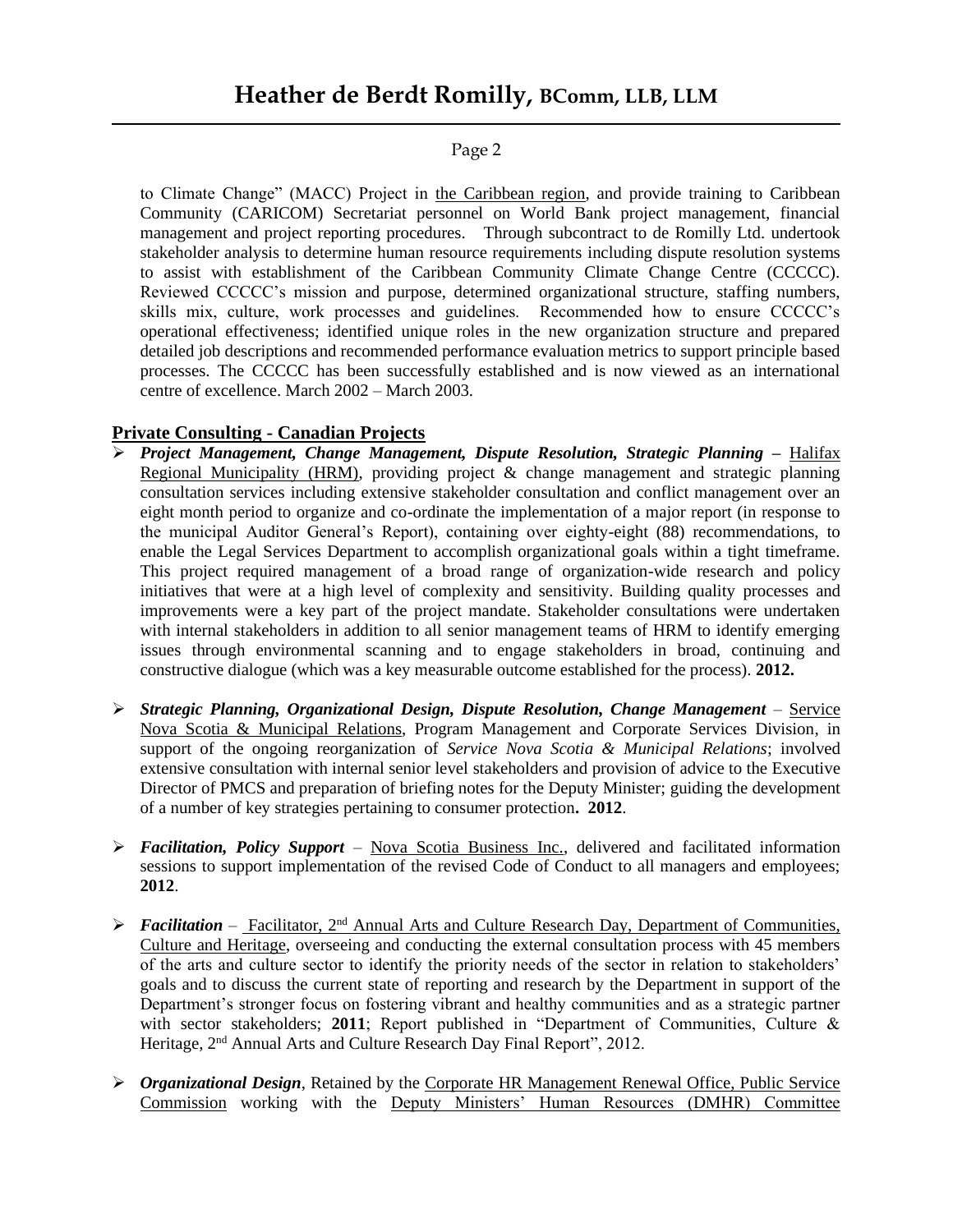(Government of Nova Scotia) to conduct a review of the Human Resource Evaluation and Audit Division of the Public Service Commission (PSC). The scope of this project included an: a) examination of the current organizational structure, mandate and resources for the Audit & Evaluation function within the PSC; (b) identification of opportunities to seek efficiencies and economies of scale, and improve quality services to align with PSC's Best Practice HR Service Delivery Model; and (c) provision of advice on structures and/or relationship adjustments, mandate, service delivery to enhance the functionality of the current structure and resources of the PSC consistent with the commitment to be a strategic business partner. The review of the audit and evaluation functions is guided by the principles of the PSC's Best Practice HR Service Delivery Model including the requirement that audit and evaluation services be results-driven, agile, flexible and aligned with the Corporate HR Management Renewal initiative for the Public Service Commission. The review involved extensive research including interviews, literature reviews, and focus group facilitation. **2010.** 

- ➢ *Governance*, Government of Nova Scotia. Retained by the Corporate HR Management Renewal Office, Public Service Commission working with the Deputy Minister's Human Resource (DMHR) Committee (Government of Nova Scotia) to provide support and advice on governance models to support the Deputy Minister vision of Governance established under the Corporate Human Resource Management Renewal Initiative. Involves extensive research, evaluation, development of tools in support of improving organizational performance, consultation with senior officials of leading private and public sector organizations, and the Federal Government to review the Federal Management Accountability Framework Model. **2010.**
- ➢ *Strategic Planning*, Department of Labour and Workforce Development. Facilitated discussion sessions with multiple stakeholder groups related to the recently established Department of Labour and Workforce Development Strategic Plan and policy direction. The discussion sessions included a full range of Labour and Workforce Development stakeholders and were designed to disseminate information related to the Department of Labour and Workforce Development's Strategic Plan and eliciting feedback from a representative range of stakeholders within the Labour and Workforce Development sectors to assist with setting future policy direction. Involved production of a discussion session summary report which outlined outcomes achieved and evaluation of the Strategic Plan and policy directions. **2009.**
- ➢ *Organizational Design, Dispute Resolution, Human Resource Planning Services, Succession Planning* –Transportation and Infrastructure Renewal. Examined the organizational structure and resources including human resource for three groups within the Public Works Division; conducted focus groups and individual meetings with senior management and managers; identified opportunities to improve efficiencies and provided advice on structures and relationship adjustments to enhance the functionality of the organizational structure and human resources including team building for senior management and managers, workforce planning for the three groups, succession planning recommendations, identification of HR supports required and establishment of dispute resolution mechanisms to address issues in a timely fashion. **2009.**
- ➢ *Organizational Design, Succession Planning, Human Resource Planning (recruitment, dispute resolution, talent retention, succession planning, leadership development), Project Management Services* – Service Nova Scotia & Municipal Relations (SNSMR), Managed project team responsible for "HR Renewal Initiative" for SNSMR; multi-component project involved advising senior team,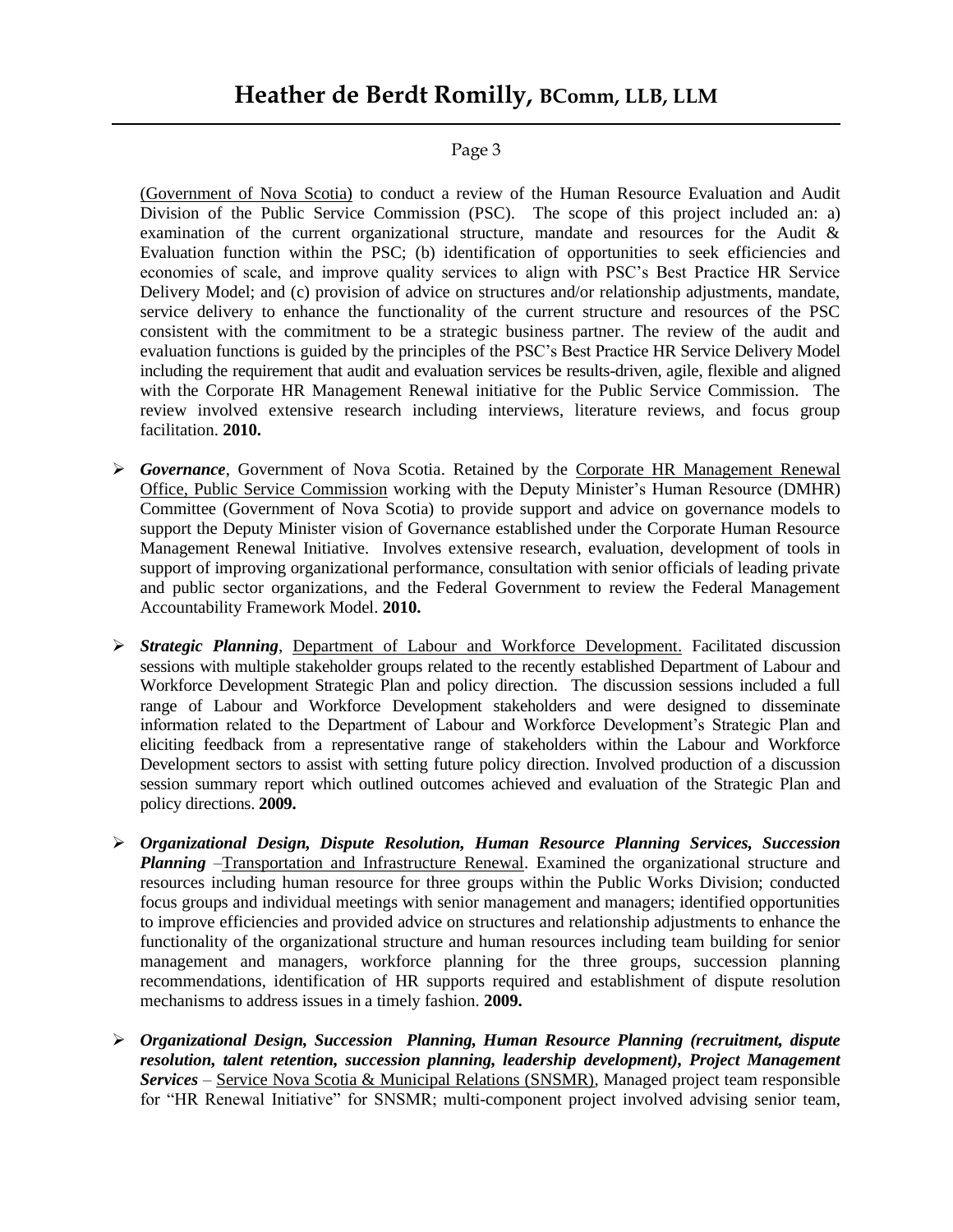facilitated strategic planning, completed broad based regional consultation with over 120 SNSMR managers, redesigned HR CSU organizational structure and assistance with implementation, oversaw change management to transition department to new business processes through introduction and management of pilots in the areas of succession management and competition process streamlining using new technology such, oversaw implementation and evaluation including quality audit process. **2008**.

- ➢ *Organizational Design, Change Management, Facilitation, Health Human Resource Planning Services* – NS Department of Health Promotion and Protection providing services related to organizational design of the newly established department and support to program areas**. 2006 – 2009**.
- ➢ *Organizational Design, Health Human Resource Planning Services*, Department of Health providing services related to organizational design including research support in a variety of program areas including Primary Care, Physician Services, Pharmaceutical Services, Policy & Planning, Deputy's Office. **2006-2009**.
- ➢ *Change Management* NS Department of Community Services, conducted interviews with internal and external stakeholders to gather information to support the Department's change initiative involving integration of child protection agencies voluntarily devolving to the Department; prepared a summary findings report and provided recommendations to support ongoing change initiatives. **2007**.
- ➢ *Change Management, Organizational Design* Workflow Processes Review Communications Nova Scotia; 3 separate reviews: **Third Review**-**2006** (assisted a Division with redesigning organizational processes to improve workflow management), **Second Review–2005**, Follow-up to Initial Review to determine effectiveness of workplace redesign procedures implemented as a result of recommendations from First Review, **First Review-2004,** Undertook needs assessment, review of organizational design and workflow processes to identify opportunities for improvement, Prepared Findings Report with Recommendations which were accepted and successfully implemented, facilitated group meetings and individual sessions, assisted with implementation.
- ➢ *Strategic Planning, Project Management, Human Resource Policy, Dispute Resolution and Planning Services* – NS Department of Education & Department of Tourism, Culture & Heritage (& PSC). Working with a project team, undertook a needs assessment through a broad based consultation process with all managers in the host departments (DOE and TCH) to determine managers' information needs with particular attention to human resource management; undertook a comprehensive pilot to build a technology prototype(*Foundations for Management(FFM)*) to respond to managers' needs and tested the prototype using surveys and focus groups, conducted broad based consultation process with key stakeholders including the five groups representing the Government Human Resource Community (Training and Development, HR Consultants, HR Managers, HR Executive, Developmental), developed content working closely with content experts (15+)from the Public Service Commission, regularly briefed deputies and senior management teams of host departments, developed and assisted with implementation of web-based (*FFM*) portal for managers including content development of human resource policies, guidelines and checklists encompassing all aspects of the human resources function; made presentations to all senior teams across Government and deputies' committee post implementation. **2005–2007.**